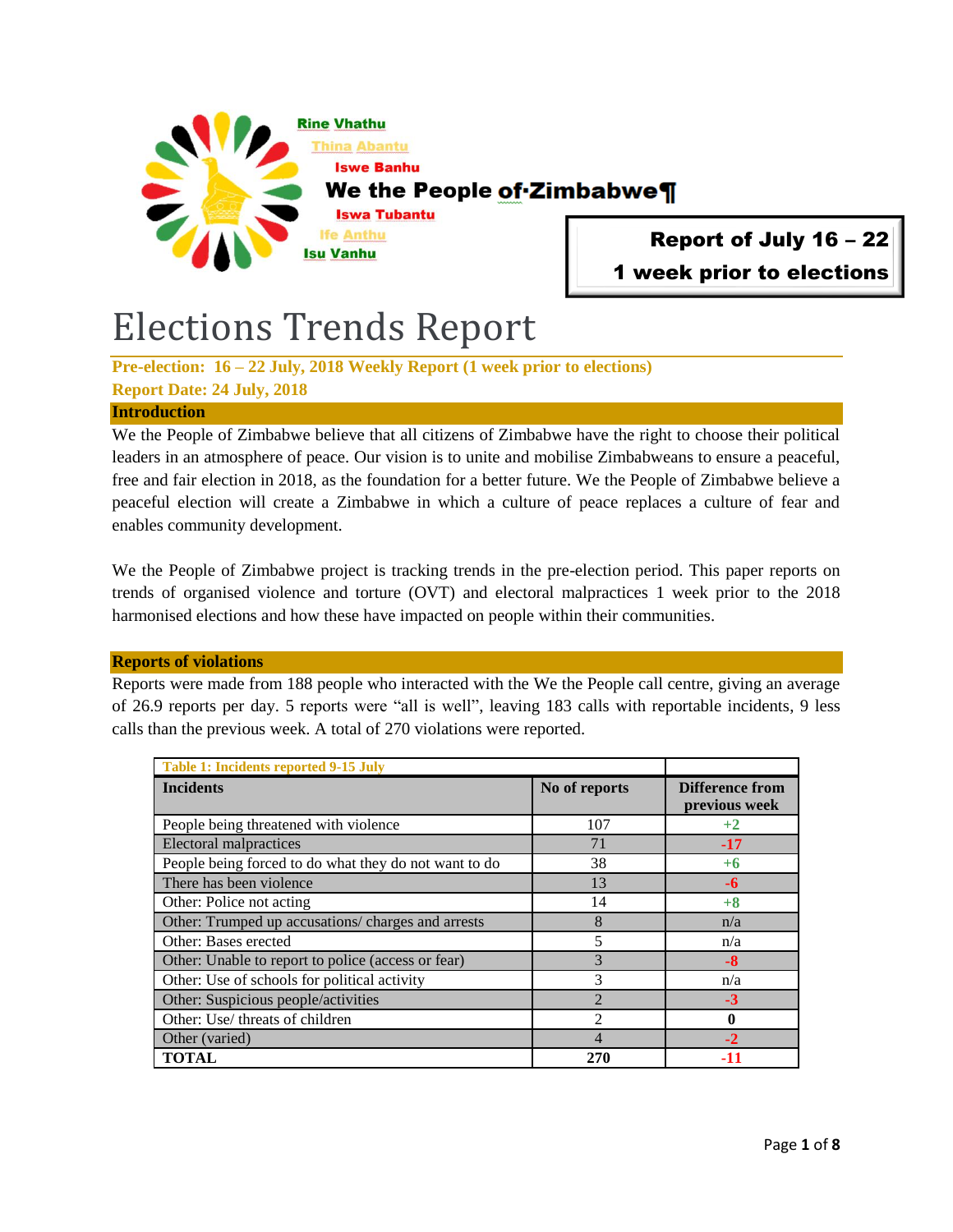

The number of reports received was similar to the previous week, suggesting that incidents are not decreasing as elections draw closer. The numbers of each type of violation were also similar, showing a clear "profile" where threats of extreme violence are the most common violation, followed by electoral malpractices. Violence and people being forced were reported less often, but with consistent reports coming in each day.



### **Figure 1: Incidents by date –16-22 July**

As with previous weeks, threats of violence continue to be the most common violation. Over half of the threats were of violence if people don"t "vote for ZANU-PF or ZANU-PF does not win". A quarter of the threats were specifically towards people for supporting or voting for MDC Alliance. A number of threats were that violence will be worse than 2008, and will be conducted if there is a presidential election runoff. Most threats were of generalised violence or beatings, as well as threats of killings/ beheadings, eviction or expulsion from home and villages, soldiers moving in to enact violence, and abductions/ disappearances.

The reports of people being forced to attend rallies or to hand over personal information (including voter registration slips) were similar to previous weeks. A small number of reports were also received of people being forced to remove MDC regalia, and two cases of people being forced to vote in postal ballots.

Reported acts of violence were slightly less than last week but still consistent, with 13 reports throughout the week. ZANU-PF was involved in the violence in all cases but one, which involved an ex-soldier and political affiliation, was not stated. Acts of violence included beatings and assaults, wielding a weapon, physical fights and abduction were report.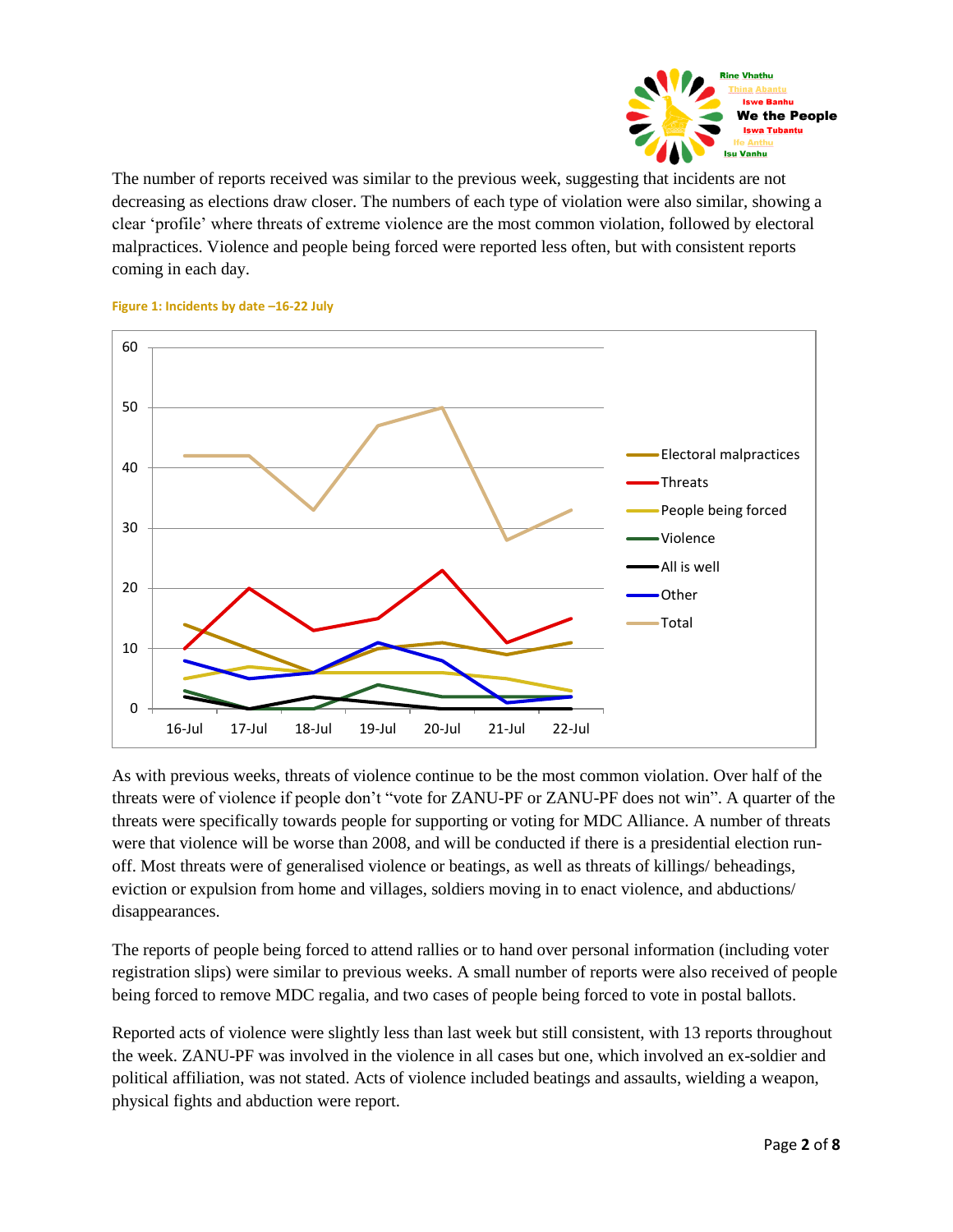

Electoral manipulations were most commonly restricting villagers from government aid due to their political affiliation and defacing of campaign posters. Cases of vote buying and election-related intimidation were also recorded, including telling people that polling stations will be monitored through BVR information or cameras filming people. As with previous weeks, most of these acts were done publicly and in a brazen manner.

## **Box 1: Illustrative narratives of violations**

*On the 16th of July a directive came from ZANU-PF that all primary schools should attend the ZANU-PF rally where ED was supposed to address the people. Children attended the meeting and people were told not to go out of Gomoguru Primary School where the meeting was being held. People began to try to find their way out to the point that they damaged the school fence. Soldiers began to beat people who were moving out while the president was addressing the congregation. Children did not attend lessons this day and soon after the rally was done the president left for Bindura.* (Gokwe South, Midlands)

*The caller was beaten by a group of ZANU-PF. He was attacked with the back of an axe in his head and others were just bystanders holding weapons. When they were asked what they were doing they said they wanted to discipline people. The other victim was beaten on account of leaning against a ZANU-PF poster. He was given a request for medical report from the police but could not get proper treatment because he could not afford the bills. The perpetrators are still there walking free and the police are yet to act on the report.* (Zhombe, Midlands)

*ZANU-PF perpetrators are calling people to gather under a tree and bring their national IDs. This is under the very same tree they used to beat people during the electoral violence period of 2008. The village head announced that he does not want any MDC Alliance member in his village. The caller is a survivor of violence during the 2008 he was beaten and assaulted and chased away from his home. People are now feeling intimidated.* (Goromonzi, Mashonaland East)

*ZANU-PF youths were threatening people who were wearing MDC Alliance regalia, telling them to remove the tshirts or else they will be beaten up.* (Chegutu West, Mashonaland West)

*ZANU-PF contesting councilors and village heads who are supporters of the party are threatening people saying there will be violence if they do not vote for ZANU-PF. They also added that a person's vote will not be secret due to the biometric system that will be used.* (Guruve, Mashonaland Central)

*A ZANU-PF sitting councilor and aspiring councillor is denying known MDC Alliance activists farming inputs from the government. Today fertilizers were only allocated to ZANU-PF members and the councilor was even wearing ZANU-PF regalia whilst distributing the fertilizers. He claims they are the ones in power and they do as they please: MDC Alliance members should get allocations from their own party.* (Nyanga North, Manicaland)

*ZEC officers gave them envelopes with their names printed outside and were asked to vote for their candidate of choice. After casting ballots they had to put the papers back in the same envelope and ZEC officers took these envelopes. They are asking about their safety since they can be easily identified because their names were on the envelopes.* (Bindura South, Mashonaland Central)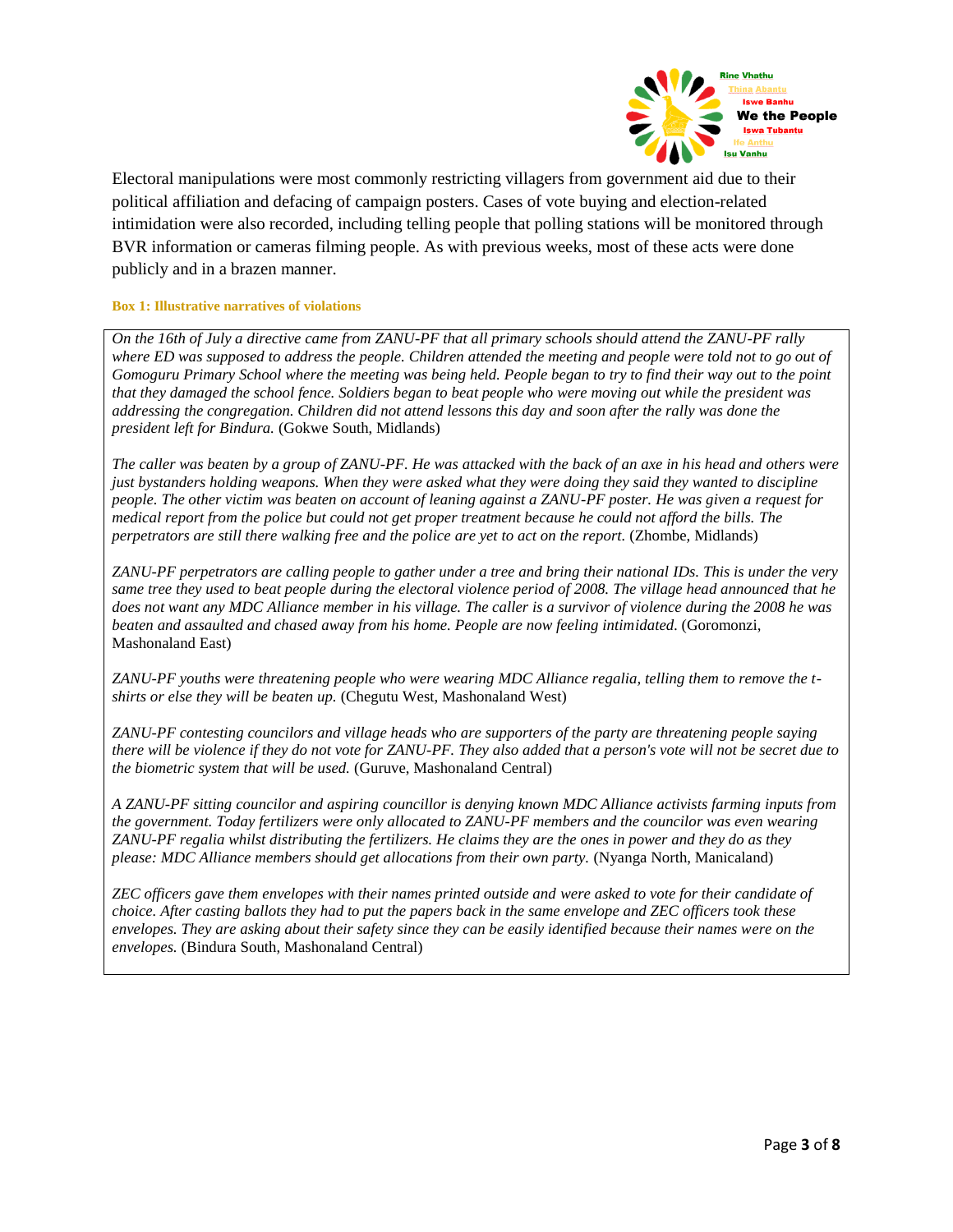

**Figure 2: Violation by location (for the week)**



The mapping of incidents shows an overall wider spread of violations than the previous week, with incidents recorded in every Province except Bulawayo. Acts of violence were recorded in 4 Provinces.

There were 11 'hotspot' districts identified over the week where 5 or more calls with incidents were recorded. Only 4 of these hotspot areas were the same as the previous week, showing that new areas with greater numbers of violations continue to emerge. However, of the 15 hotspots of last week, all but one continued to report one or more incident. One or more act of violence was recorded in 5 of these hot spot areas.

| <b>District</b>    | <b>Total</b><br>incidents |
|--------------------|---------------------------|
| <b>Bindura</b>     | 6                         |
| Chegutu*           | 7                         |
| <b>Chiredzi</b>    | 6                         |
| <b>Gokwe North</b> | 24                        |
| <b>Guruve</b>      | 16                        |
| Hurungwe*          | 6                         |
| Kadoma*            | 5                         |
| <b>Kwekwe</b>      | 8                         |
| Mazowe*            | 6                         |
| Mt Darwin*         |                           |
| Zvimba             | 6                         |

## **Table 2: Districts with 5 or more incidents July 16-22**

\*these districts also reported at least one act of violence in the reporting week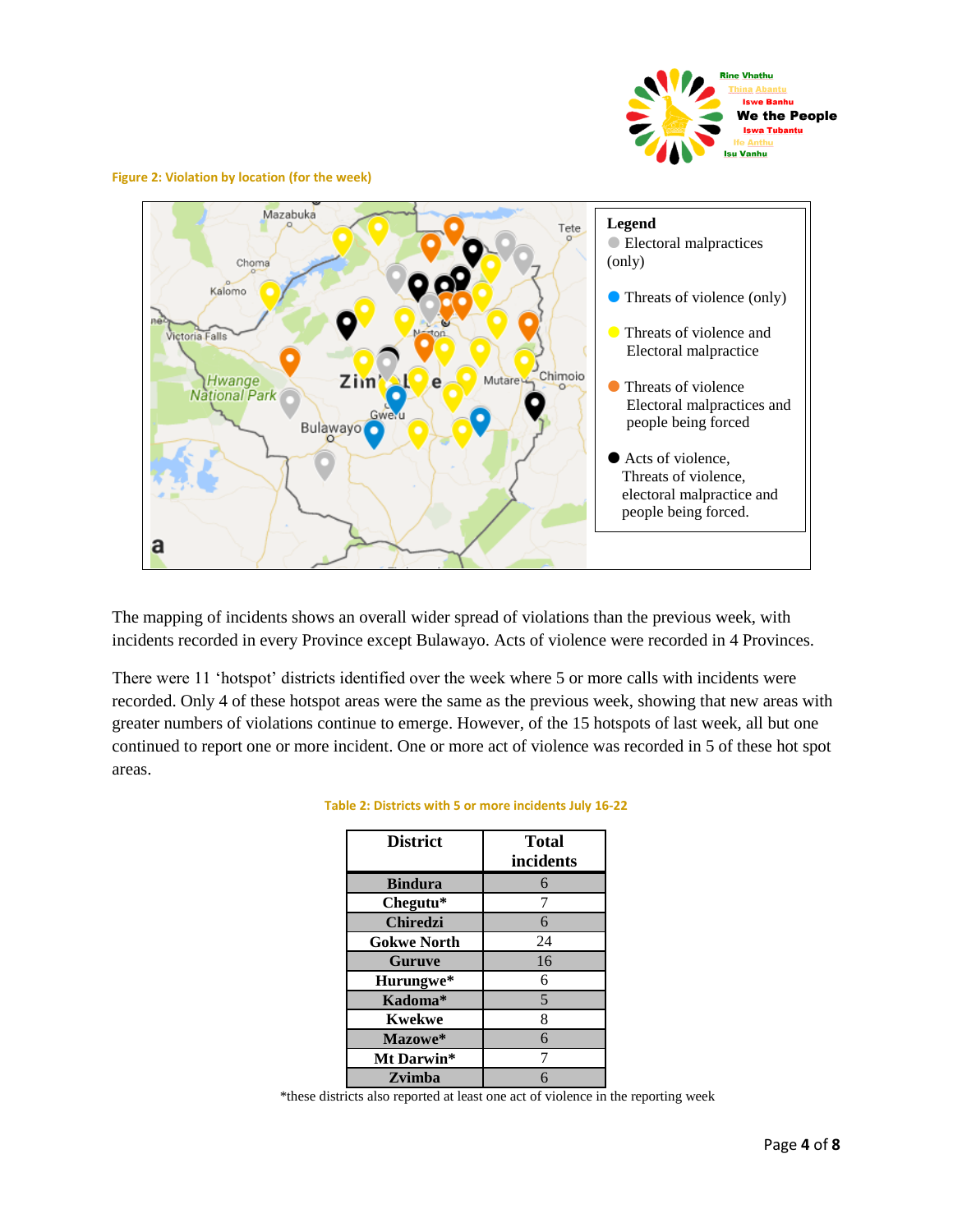

The key perpetrators of violence continue to be supporters of ZANU-PF, with 86% of reports stating that ZANU-PF members were the key perpetrators. Whilst traditional leaders were not as frequently cited as the key perpetrators, their involvement in election processes was still evident in the reports, with 16% of reports noting that traditional leaders had some form of involvement as perpetrators, victims, or through being coerced to act in support for ZANU-PF.

Other political parties as perpetrators were featured in 3 reports.



## **Figure 3: Perpetrator by number of reports 16-22 July**

| <b>Table 3: Perpetrators reported 16-22 July</b>  |                |  |  |
|---------------------------------------------------|----------------|--|--|
| <b>Key Perpetrator</b>                            | No of reports  |  |  |
| <b>ZANU-PF</b> supporter                          | 77             |  |  |
| <b>ZANU-PF</b> youths                             | 18             |  |  |
| <b>Village head</b>                               | 13             |  |  |
| Candidate (ZANU-PF)                               | 25             |  |  |
| <b>Chairperson</b> ( <b>ZANU-PF</b> )             | 13             |  |  |
| <b>Councillor (ZANU-PF)</b>                       | 10             |  |  |
| War veteran                                       | 10             |  |  |
| <b>Member of Parliament (ZANU-PF)</b>             | 5              |  |  |
| <b>Soldiers</b>                                   | 3              |  |  |
| <b>Police</b>                                     | 3              |  |  |
| ZANU-PF official\leader                           | $\mathfrak{D}$ |  |  |
| <b>MDC</b>                                        |                |  |  |
| <b>National People's Party</b>                    |                |  |  |
| <b>People's Rainbow Coalition (PRC) supporter</b> |                |  |  |
| <b>District Administration</b>                    |                |  |  |
| <b>School Headmaster</b>                          |                |  |  |
| <b>ZEC</b> officers                               | 1              |  |  |
| Other/unknown/not specified                       | 3              |  |  |
| Total                                             | 187            |  |  |

The table above shows the key perpetrators identified by the caller, however as with previous weeks, many of the narratives describe several perpetrators working together, often with political and village structures working in tandem.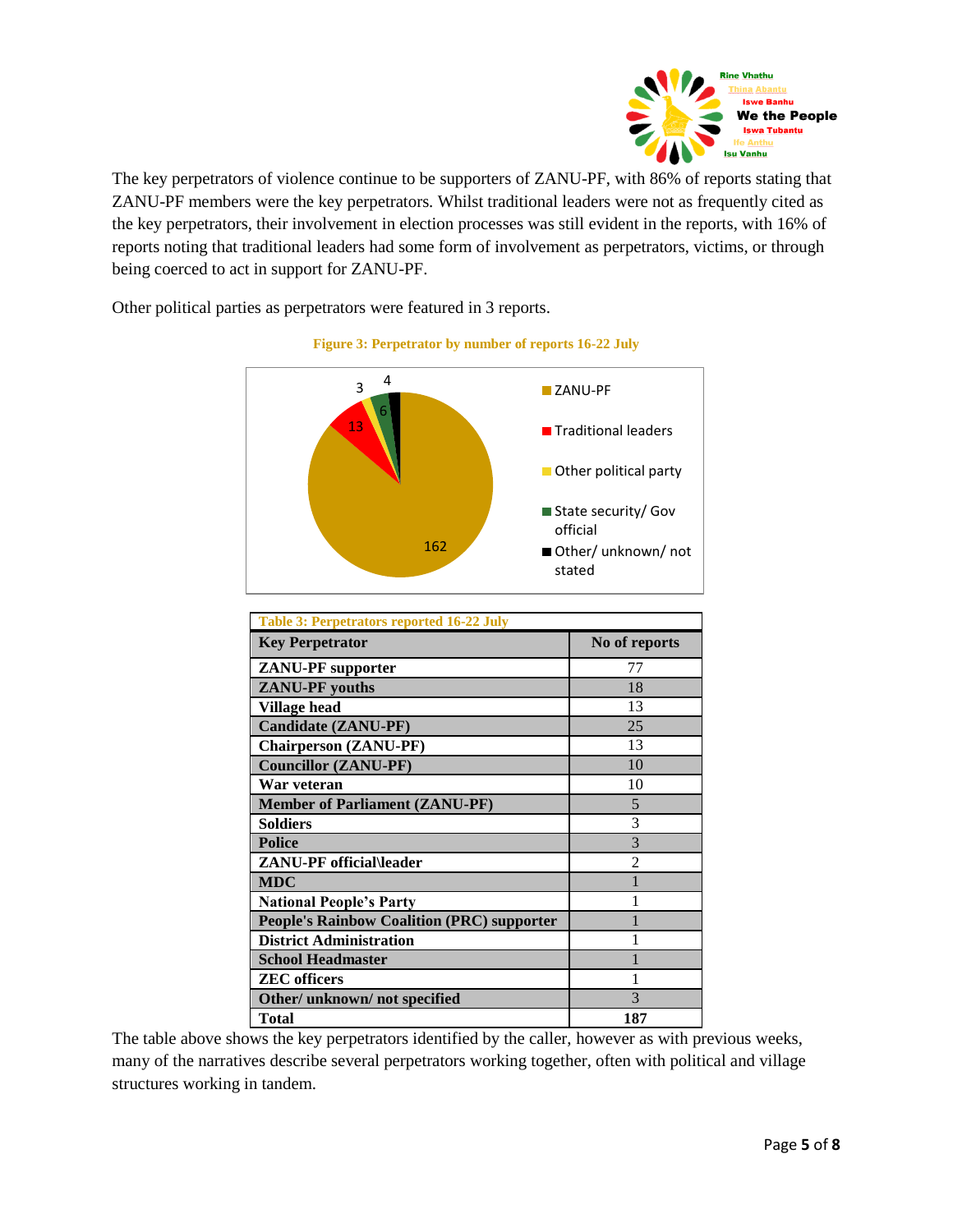

#### **Box 2: Illustrative narratives of key perpetrators**

*When the MDC campaign team went on a door to door campaign it was discovered that the majority of the villagers had been threatened with violence if ZANU PF loses. This happened prior to President Mnangagwa's Lupane rally and so people were forced to attend the rally through intimidation. These violations were spearheaded by the MP and ward Councillor, both of the ZANU-PF party. This village is very remote, has limited network coverage and is* far from the nearest police station so there are no means to communicate with the police. (Lupane, Matabeleland North)

*ZANU-PF contesting councillors are disrupting MDC rallies by giving people food and fertilizers during days when MDC conducts their rallies. Hence due to this people do not attend the rallies but instead attend the food allocation program. The matter was reported at the police station to the Assistant Inspector who was reluctant in handling the case.* (Chirumanzu, Midlands)

*A ZANU-PF Chairman has given an order to his subordinates in villages to intimidate people. The ZANU-PF youths under his instructions are telling villagers that on the election day the Kraal head will have to lead his people to the polling station and everyone's vote will be recorded and seen by ZANU-PF party structures. Anyone who votes for MDC ALLIANCE will be assaulted together with their village heads. People are now afraid and most of them have disguised to be ZANU-PF members to ensure their safety. The peace champion who called said most of the cases he is receiving are difficult to report to the police as many of the people who are attending these meetings are afraid to come out because of fear of victimization as most of them disguise as ZANU-PF members.* (Muzarabani, Mashonaland Central)

*The caller was summoned by MDC District chairman after she was suspected of pushing MDC Alliance campaigns and ideologies. She was threatened to be beaten up and assaulted.* (Magunje, Mashonaland West)

State actors were named as perpetrators in six cases: three with soldiers being perpetrators, and three with police. There was no evidence from the call centre to suggest an increased movement of military as compared to previous weeks.

The action taken by police on reported cases continued to be tracked by the call centre, with all callers who reported an illegal act being strongly encouraged to report to the police. There were 14 cases where police did not act to reports or witnessing of incidents, and a further three where people stated they were unable to report to police due to fear or geographical inaccessibility. As such, 9% of calls reported issues in gaining a police response.

## **Box 3: Illustrative narratives of actions by state security**

*An ex-soldier followed the caller and his friend and assaulted them for being involved in politics. He was beaten severely, the case was reported to the police and no action has been taken. His face was damaged and he still hasn't been treated because he doesn't have police clearance.* (Mhangura, Mashonaland West)

*A man identified to be a soldier is helping ZANU-PF campaign in Mhondoro-Ngezi. He is making sure that people attend rallies and threatening violence if people do not know where to vote.* (Chegutu, Mashonaland West)

*Soldiers are threatening people to vote for ZANU-PF saying those who do not vote for ZANU-PF will be beaten up and their houses will be burnt down.* (Gokwe North, Midlands)

*Yesterday police officials were casting their votes without the ZEC officials. Violence broke out as people retaliated over the suspicious rigging process.*(Bikita, Masvingo)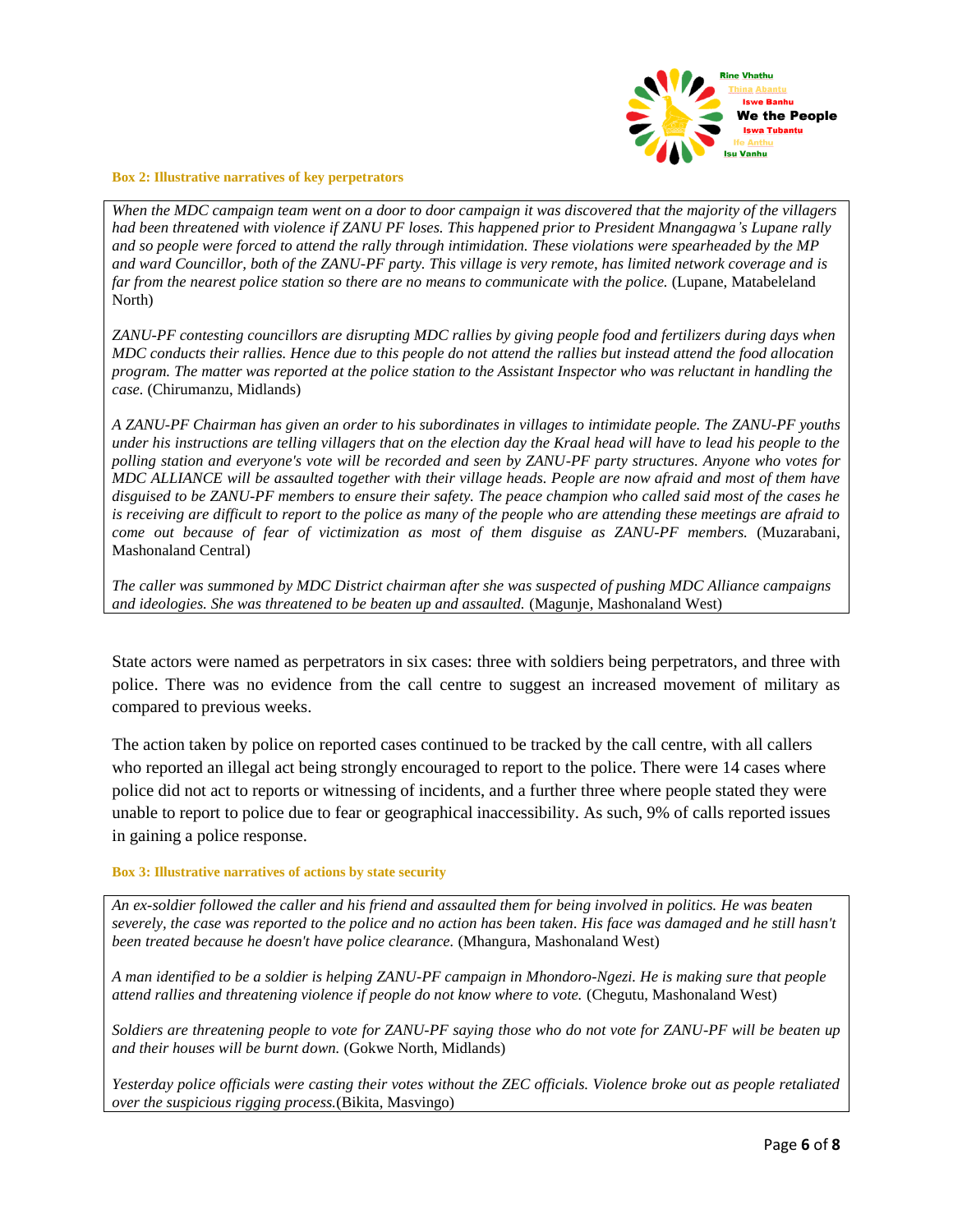

An additional trend for the week was the reporting of setting up political bases. These bases were erected during 2008 by ZANU-PF as a means of intimidation, and to commit acts of violence including torture against the citizenry. Whilst no acts of torture in bases have been reported, the erecting of bases is a concerning trend which needs to be closely monitored.

Potential torture bases were reportedly set up in Hurungwe (Magunje Showgrounds, Zindanga and Mapuranga Village), Mutasa South, Hwange Central and in Goromonzi.<sup>1</sup>



## **Table 1 Bases reported 16-22 July**

## **Concerning trends to follow:**

 $\overline{\phantom{a}}$ 

This week has seen a comparable number of incidents to the previous week, demonstrating that incidents are not reducing as elections draw closer. 78% of the calls were reporting incidents within 48 hours of their occurrence, demonstrating that violations are continuing at high rates.

There is no clear evidence that violations are at the directive of the state, with few reports against police or soldiers. However, there were high rates of inaction by police on reported violations, and this was also a week where 6 new political party bases were set up. There are now an even greater number of "hot spot" areas which have experienced multiple violations. These factors together creates a very real risk for future violence, particularly given the number of threats of repetition of 2008 violence and violence should runoffs for the presidential election occur.

 $<sup>1</sup>$  Note: The verification of all reported bases has not yet been completed</sup>